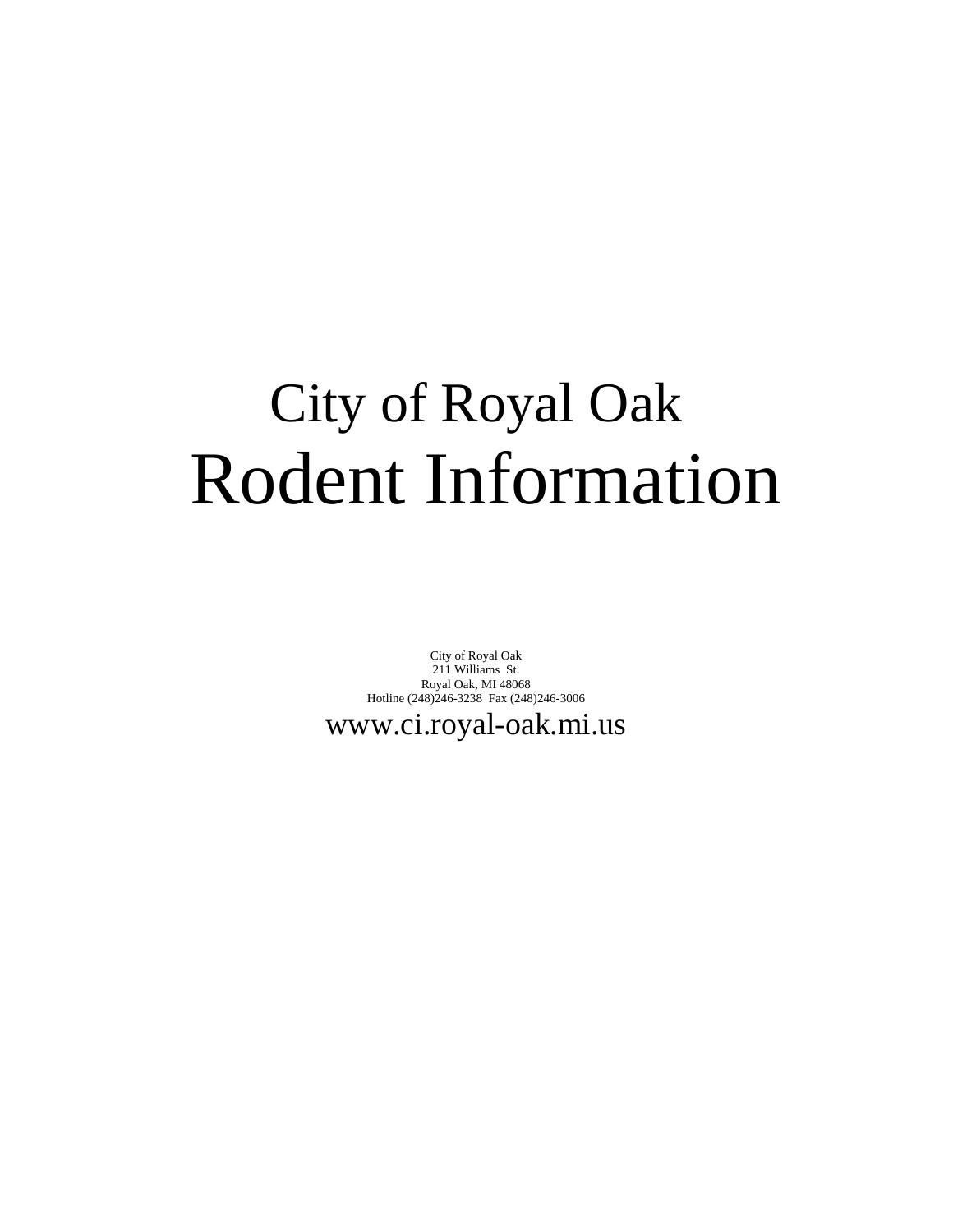## **DOMESTIC RODENTS**

Some General Tips on Rodent Control



TAIL — Shorter than head & body<br>BODY — Heavy, thick<br>EAR — Small<br>EYE — Small<br>NOSE — Blunt

(Also known as Whart, Sewer, Brown, Common)

#### **ROOF RAT Rattus rattus**



TAIL — Longer than head & body<br>BODY — Slender<br>EAR — Large<br>EYE — Large<br>NOSE — Pointed (Also known as Black, Alex, Fruit, Ship)

**HOUSE MOUSE** Mus musculus



FEET - Small<br>HEAD - Small

### **Droppings**





Pointed<br>Average Length 1/2"<br>(shown actual size)



Pointed Average Length 1/4"<br>(shown actual size)

| Name                                      | Average<br>Weight   | Body                                                         | Tail                                                       | Ears                  | Color                                                                              | Food<br>Prefs                                                                                           | Consum<br>ption per<br>day                                  | <b>Droppings</b><br>per day | Urine<br>per day                        | <b>Habits</b>                                                                                                                                                                                                             |
|-------------------------------------------|---------------------|--------------------------------------------------------------|------------------------------------------------------------|-----------------------|------------------------------------------------------------------------------------|---------------------------------------------------------------------------------------------------------|-------------------------------------------------------------|-----------------------------|-----------------------------------------|---------------------------------------------------------------------------------------------------------------------------------------------------------------------------------------------------------------------------|
| Norway Rat<br>Rattus<br>Norvegicus        | $10 - 17$<br>ounces | Heavy,<br>broad.<br>$7" - 10"$<br>long,<br>blunt             | $6" - 8.5"$<br>long,<br>loghter<br>color on<br>underside   | Avg, close<br>to body | Brown to<br>black on<br>back and<br>sides, gray<br>to yellow-<br>white on<br>belly | Meats,<br>fish. flour.<br>fruits.<br>vegetables<br>. Eats<br>most any<br>human<br>food                  | $3/4 - 10z$ .<br>Food<br>$1/2 - 10z$ .<br>water<br>$6 - 18$ | 30-180<br>3-7 litters       | 15.7cc<br>Adult                         | Usually nests in<br>basements & lower<br>portions of<br>buildings. Burrows<br>in soil extensively.<br>Active primarily at<br>life 18<br>night. Fair climber,<br>mos.<br>good swimmer.                                     |
|                                           |                     |                                                              |                                                            |                       |                                                                                    |                                                                                                         | young in<br>litter                                          | per year                    |                                         |                                                                                                                                                                                                                           |
| Roof Rat<br>Rattus rattus<br>Alexandrinus | $6 - 12$<br>ounces  | Slender<br>body<br>$6.5" - 8"$<br>long,<br>pointed<br>muzzle | $7.5" - 10"$<br>long.<br>Uniform<br>color, top<br>& bottom | Large,<br>prominent   | Tawny<br>back<br>grayish-<br>white<br>underparts                                   | Seeds.<br>fruits.<br>vegies,<br>grains,<br>eggs, etc                                                    | $1/2 - 10z$<br>food, up<br>to 1oz<br>water                  | 30-180                      | 15.7cc                                  | Usually enters and<br>mests in upper<br>portions of<br>buildings. May nest<br>outside in trees<br>(esp. palms), ivy,<br>etc. Burrows very<br>little. Excellent<br>climber. Active at<br>night.                            |
|                                           |                     |                                                              |                                                            |                       |                                                                                    |                                                                                                         | $6 - 14$<br>young in<br>litter                              | 2-7 litters<br>per year     | Adult<br>life 16<br>mos.                |                                                                                                                                                                                                                           |
| House Mouse<br>Mus musculus               | Less<br>than 1oz    | Avg<br>body<br>$2.5"$ -<br>3.5"<br>long                      | $3" - 4"$                                                  | Large,<br>prominent   | Dusky<br>gray on<br>black.<br>lighter<br>gray on<br>belly.                         | Meats,<br>grains,<br>cereals.<br>seeds.<br>fruits.<br>vegies.<br>Eats most<br>any type<br>human<br>food | $1/10$ oz<br>food<br>1/20oz<br>water                        | 50                          | 1.75cc                                  | May nest in any<br>portion of a building<br>near food. Has an<br>average range of<br>50ft. from nest.<br>Active mostly at<br>nught. Nibbles<br>small amounts of<br>food frequently,<br>rather than having<br>large meals. |
|                                           |                     |                                                              |                                                            |                       |                                                                                    |                                                                                                         | 6 young<br>in litter                                        | 6 litters<br>per year       | Adult<br>life 15-<br>$18 \text{ mos}$ . |                                                                                                                                                                                                                           |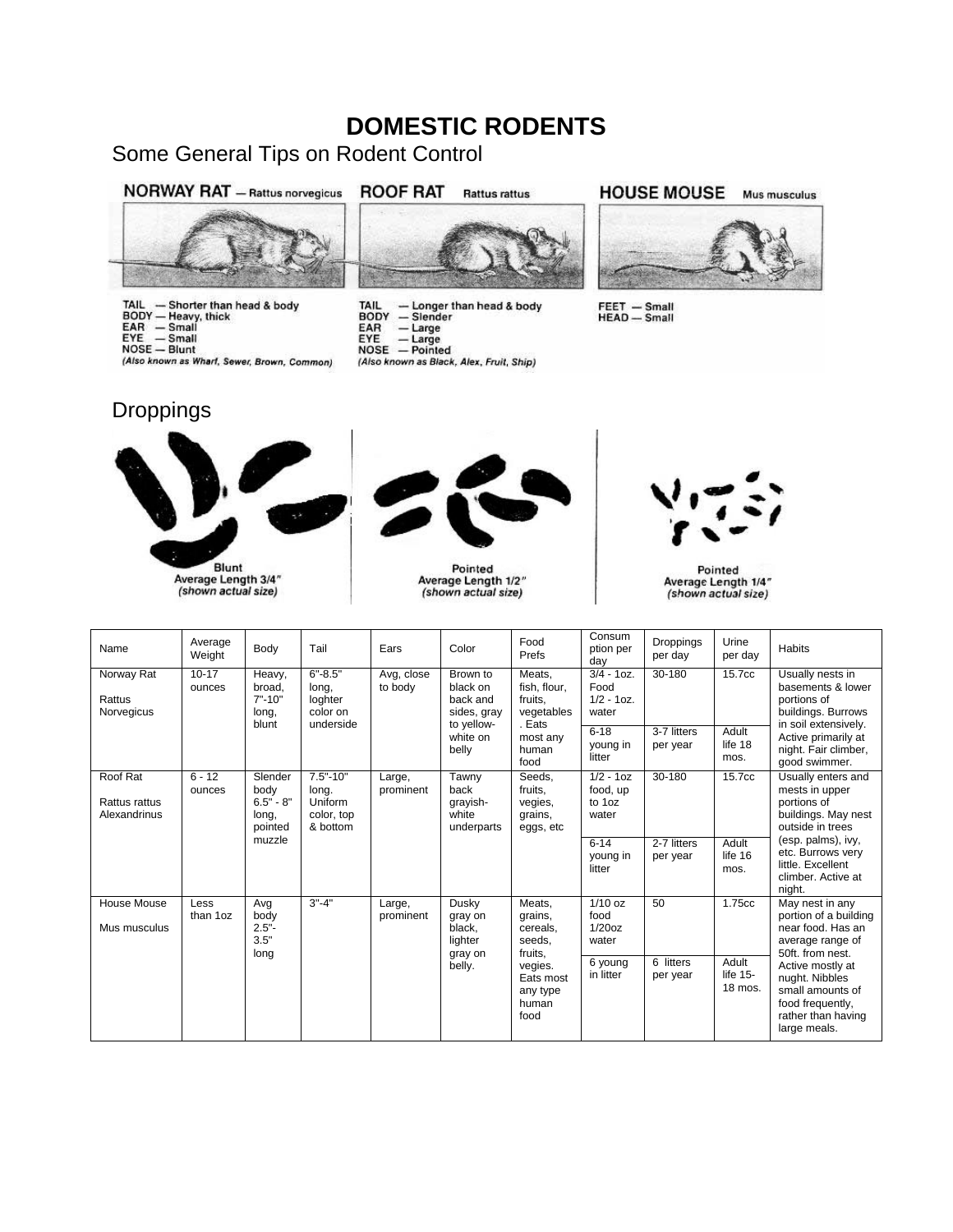#### **INSPECTION**

Rodents behave predictably. A rodent control expert is a detective searching for clues that point to an infestation. This knowledge is then used to choose appropriate rodent control tools and techniques and when to use them.

#### **The Inspection Process**

- Interview residents for information about rodent sightings and sounds.
- Perform a thorough inspection, beginning with the exterior premises, if appropriate.
- Think three-dimensionally, looking both high and low. A rule-of-thumb is to check 3 feet above both the ground and objects attached to the building.
- Identify interior and exterior problem areas including: runways, nests, feeding sites, water supplies, vents and other openings, burrows, harborages, pipe outlets and inlets and holes or cracks in the structure.
- Check all dark areas with a flashlight.

**Physical Signs of Infestation -** Look for these common signs of rodent infestation:

**Runways** - Paths will form between feeding and harborage areas. Rodents memorize their territory through kinesthetic (physical) memory and use the same paths again and again. They prefer to move along objects. Identifying rodent movement patterns helps to effectively place traps and bait stations.

**Droppings** - Droppings and urine are left wherever rodents travel or rest, especially in corners. Identify the rodent type by the size and shape of droppings. Use a palette knife to check droppings - fresh droppings are soft and shiny, while older droppings are gray, crusted and easy to break.

**Population** - Estimating populations is difficult. Because commensal rodents are primarily nocturnal, daytime rodent sightings may indicate a significant population.

**Urine/Odor** - A distinctive, musky odor may be present. Look for urine stains. Rodent urine is visible under black light. However, many other household and commercial products also fluoresce.

**Gnaw Marks** - Fresh gnaw marks are light and will darken over time. Scratch-like marks approximately 1/16-inch are made by mice. Clear 1/8-inch gnaw marks are made by rats.

**Rub Marks** - Rodents leave rub marks from body oil, grease and dirt along the walls they travel. New rub marks will smear. Old rub marks are darker and may flake off.

**Tracks** - Footprints and tail drags may be seen in dusty locations. To view difficult-to-see tracks, shine a strong flashlight at a low angle across the dust. A non-toxic tracking powder placed on a suspected rodent trail, and re-inspected the following day, also may assist in identifying tracks.

**Upset Pets** - House pets, such as cats and dogs may become agitated when they hear rodents gnawing, digging, running and fighting.

#### **Inspection Tools**

- Flashlight with a strong beam
- Black light to identify rodent urine
- Knife, palette knife or spatula to test age of droppings
- Specimen bag or plastic container to collect unknown specimens
- Protective gloves
- Knee pads
- Clipboard, graph paper and pencil to diagram building and take extensive notes
- **•** Inspection check list
- **Binoculars**
- Respirator with HEPA filter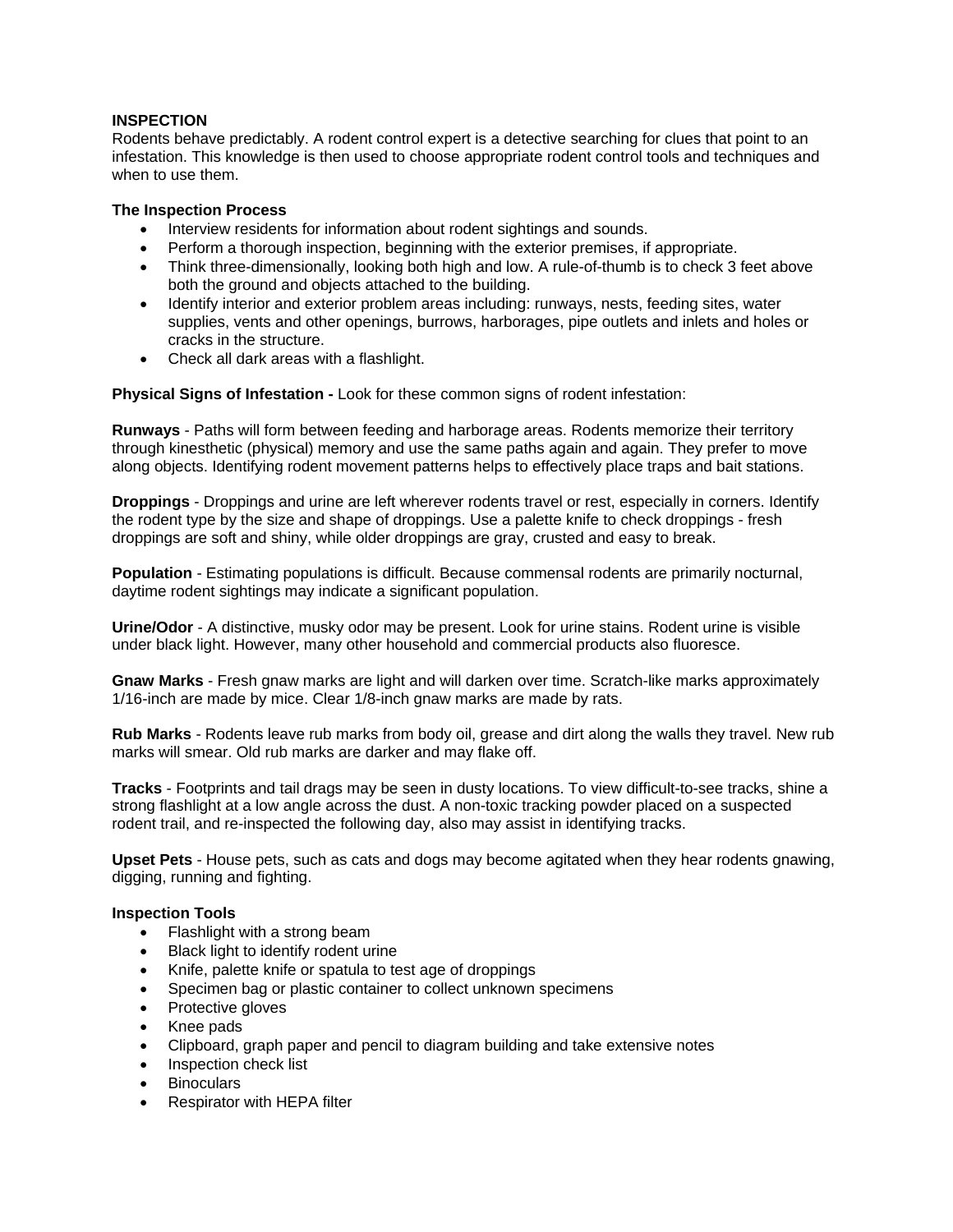#### **REPRODUCTION**

Mice and rats reproduce rapidly, as is generally the case with small prey animals. Their relatively short life spans, short gestation periods and rapid sexual maturity make effective rodent control critical. The reproductive cycle and number of rodent offspring increases with adequate food, water and harborage.

#### **House Mouse Reproduction Cycle**

- Mice sexually mature and mate in as little as 5 weeks. Generally, sexual maturity is reached in 5 to 8 weeks.
- Female mice reproduce up to 8 times in their lifespan, with litters averaging 4 to 7 pups. Therefore, a single female may produce up to 56 offspring annually.

#### **Rat Reproduction Cycle**

- Norway and roof rats can sexually mature and mate at 8 to 12 weeks of age.
- Norway rats average 8 to 12 pups per litter, averaging 4 to 7 litters per year.
- Roof rats average 4 to 8 pups per litter, averaging 4 to 6 litters per year.

#### **Related Reproductive Characteristics**

House mice, Norway rats and roof rats share several reproductive characteristics:

- After giving birth, they can be in heat and become pregnant again in as little as 24 to 48 hours.
- Females can be pregnant and still lactate to feed their current litter of pups. However, the gestation period may be slightly longer in this case.
- They will reproduce year-round in stable environments with adequate food, water and harborage. Less favorable conditions limit reproduction to spring and autumn.
- House mice, Norway rats and roof rats live approximately one year.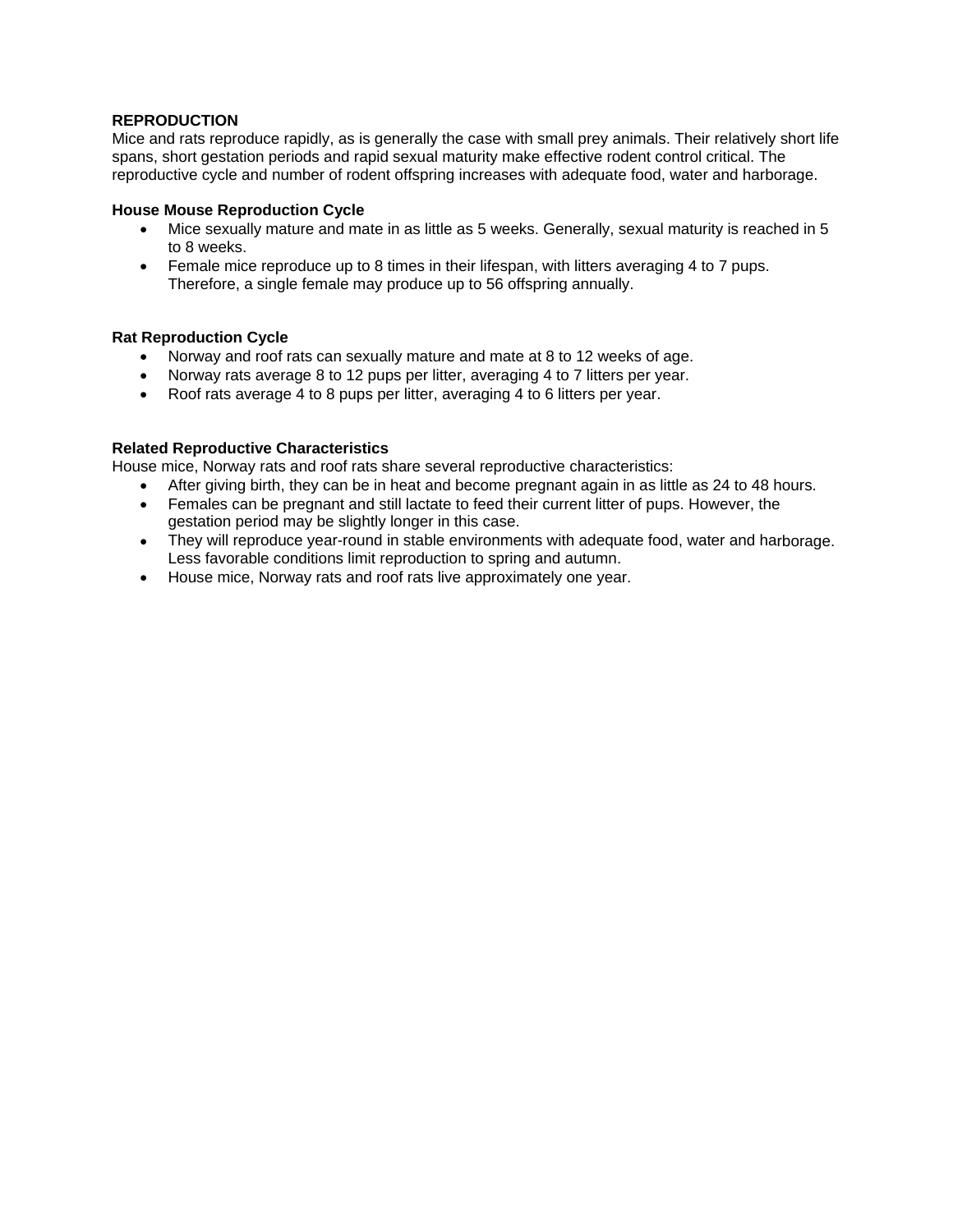#### **EXCLUSION, SANITATION**

#### **Exclusion**

The best way to keep buildings rodent free is to prevent rats and mice from getting inside. Rodents fit through tiny openings and can gnaw through wood, lead, aluminum, copper, cinder block and uncured concrete. The following measures, with the proper materials, will make buildings less accessible to rodents.

- Mice can gnaw their way through openings as small as 1/4 inch. Rats can gnaw through openings as small as 1/2 inch.
- Patch openings in walls larger than 3/8 inch using gnaw-proof materials, such as steel sheeting, 1/4 inch hardware cloth, galvanized steel and concrete. Holes may be plugged with steel wool prior to patching. An aerosol foam spray may then be used to seal remaining cracks.
- Close outside doors tightly when not in use.

#### **Sanitation**

Eliminating places that may provide rodents with shelter, water and food is the purpose of sanitation.

- Eliminate debris in and around buildings and grounds.
- Trim weeds and brush and keep grass short (3 inches or less) to minimize cover and food sources around the building perimeter.
- Clean up food waste and spillage daily.
- Store food 12 to 15 inches off the floor and 12 to 18 inches away from the wall for easy inspection and sanitation. Use rodent-proof containers when possible.
- Between storage areas, allow 24-inch aisles for easier inspection and sanitation.
- Screen dumpster drainage holes with hardware cloth.
- Don't leave pet food out overnight.
- Eliminate water sources available to rodents.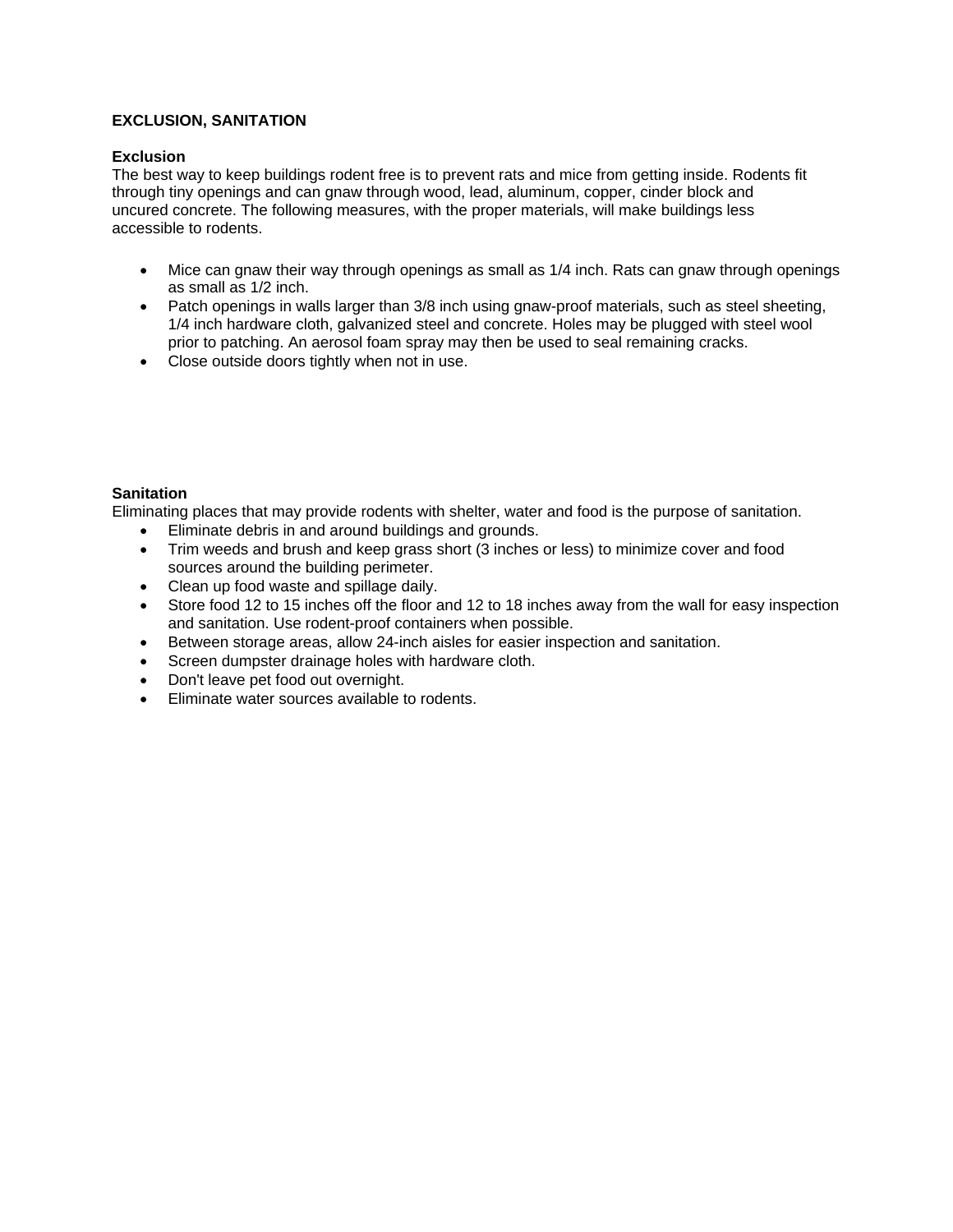#### **NORWAY RAT**



#### *Rattus norvegicus*

**Other Names:** brown rat, gray rat, common rat, house rat, wharf rat, sewer rat, barn rat and water rat. **Ears.** Ears are close to the body and won't cover the eyes if bent forward.

**Eyes.** Eyes are small. Because rats are colorblind and have poor eyesight, they primarily see light, shadow and movement.

**Nose.** Nose and muzzle are blunt. Norway rats have an acute sense of smell.

**Color.** Usually grayish-brown, but color may vary from a pure gray to a blackish- or reddish-brown. The underside is gray to yellow-white. Norway rats are often completely black.

**Teeth.** The gnaw pattern of rats is 1/8 inch. Rats are able to gnaw through wood, lead, aluminum, copper, cinder block and uncured concrete.

**Droppings.** Droppings have blunt ends and are about 3/4 inch (2 cm) in. Fresh droppings are soft and dark in color. A Norway rat averages 30 to 180 droppings per day.

**Tail.** Tail is shorter than head and body - 6 to 81/2 inches (15 to 22 cm) long. Tail is dark on top with a lighter underside.

**Body.** Body is heavy and thick, 7 to 10 inches (18 to 25 cm) long. Average weight is 10 to 17 ounces (284 to 482 g).

**Life:** Adult life is approx. 18 months. Females will have 3-7 litters per year with 6-18 young in each litter. **Habits.** Norway rats burrow extensively in soil and are excellent swimmers and good climbers. They usually nest in basements and lower portions of buildings. Nocturnal. Most activity and feeding takes place between a half-hour after sunset and a half-hour before sunrise. Very strong social hierarchy - the biggest and strongest Norway rats get the best food and harborage.

**Food Preferences and Consumption.** Omnivores. Meats, fish, flour, cereal grains, fruits and vegetables. Eats almost any human food. Rats visit fewer food sites than mice, but eat more at each site. Consumes 3/4 to 1 ounce of food each day. Requires water daily to survive - drinks 1/2 to 1 ounce of water daily.

**Geographic range:** Best suited for temperate zones. Due to excellent adaptability, Norway rats are found everywhere in the United States.

**Facts:**

Rats explore their territory of 100 to 300 feet daily. Rats can swim up to a mile.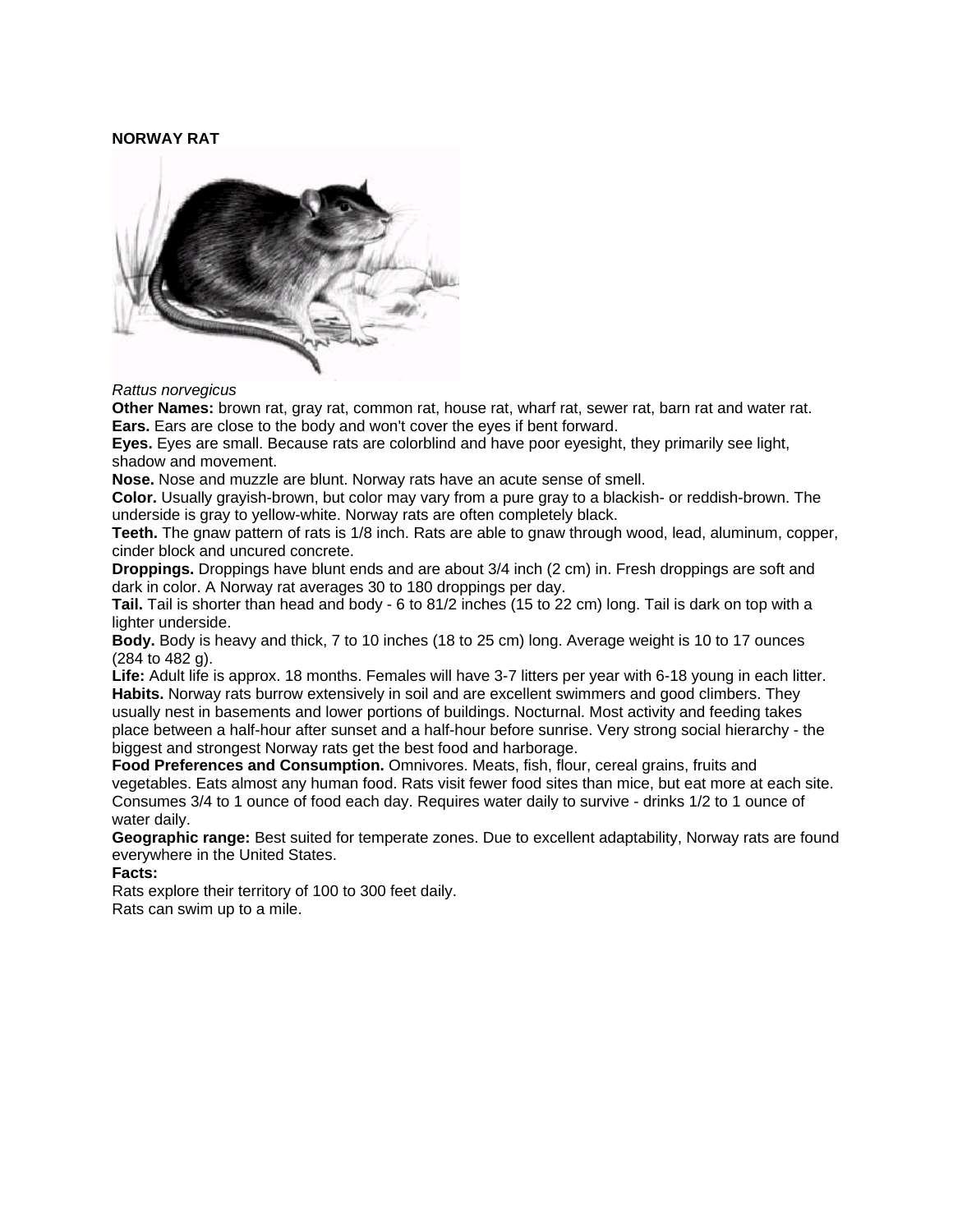#### **ROOF RAT**



*Rattus rattus*

**Other Names:** Alexandrian rat, black rat, fruit rat and ship rat.

**Body.** Body is slender, 61/2 to 8 inches (17 to 20 cm) long. Average weight is 6 to 12 ounces (170 to 340 g).

**Life:** Adult life is approx. 16 months. Females will have 3-7 litters per year with 6-14 young in each litter. **Color.** Varies from black to brownish-gray. The underside varies from gray to white.

**Nose.** Nose and muzzle are pointed. Roof rats have an acute sense of smell.

**Habits.** Able to swing, jump and climb, roof rats usually enter and nest in upper portions of buildings. May nest outside in trees (especially palm), ivy and similar vegetation. Burrow very little. Nocturnal. Most activity and feeding takes place between a half-hour after sunset and a half-hour before sunrise. Strong social hierarchy.

**Teeth.** The gnaw pattern of rats is 1/8 inch. Rats are able to gnaw through wood, lead, aluminum, copper, cinder block and uncured concrete.

**Tail.** Hairless and longer than the head and body - 71/2 to 10 inches (19 to 25 cm) long. Uniform color from top to underside.

**Ears.** Ears are large and cover the eyes if bent forward.

**Eyes.** Eyes are large and prominent. Because rats are colorblind and have poor eyesight, they primarily see light, shadow and movement.

**Droppings.** Droppings have pointed ends and are about 1/2 inch (1 cm) in length. Fresh droppings are soft and dark in color. A roof rat averages 30 to 180 droppings per day.

**Food Preferences and Consumption.** Omnivores. Seeds, fruits, vegetables, eggs and grain. Rats visit fewer food sites than mice, but eat more at each site. Consumes 1/2 to 1 ounce of food daily. Drinks up to 1 ounce of water daily.

**Geographcic Range** Best suited for tropical and semitropical zones, roof rats are found along the Pacific Coast, in Hawaii, along the lower half of the East Coast, throughout the Gulf States and major river systems (i.e., Mississippi River).

**Facts:**

Rats explore their territory of 100 to 300 feet daily. Rats can survive a fall from up to 25 feet onto a hard surface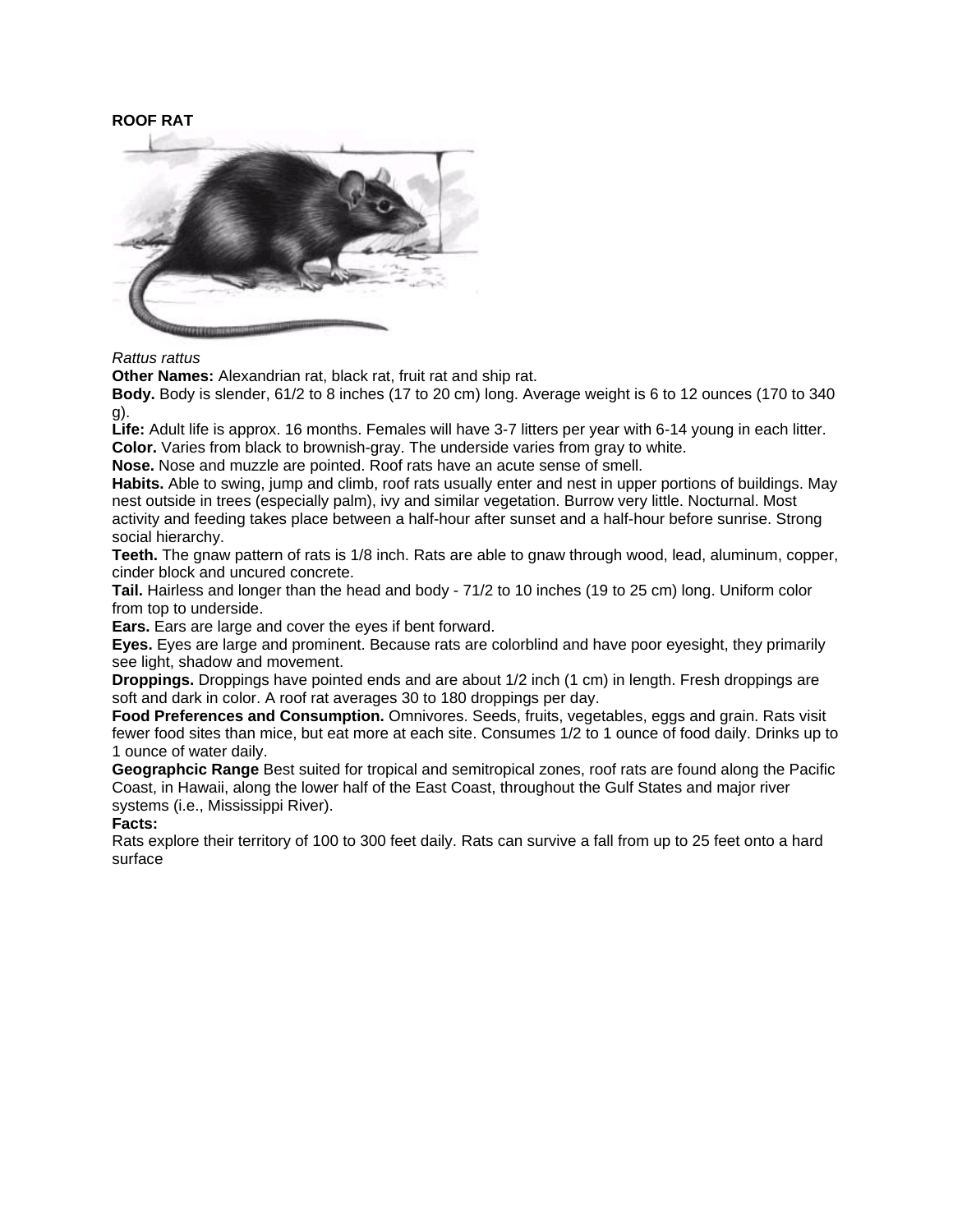#### **House Mouse**



*Mus musculus*

**Other Names**: common house mouse.

**Eyes**. Eyes are small and somewhat protruding. Mice are colorblind and can only recognize objects up to 10 feet away.

**Ears.** Relatively large ears for its size.

**Teeth.** The gnaw pattern of mice is less than 1/16 inch.

**Body**. Body is small, pear-shaped and slender, 2 to 31/2 inches (5 to 9 cm) long. Average weight is 5/8 to 1 ounce (18 to 28 g).

**Life:** Adult life is approx. 15-18 months. Females will have 6 litters per year with 6 young in each litter. **Color.** Generally grayish-brown on top. The underside is a light cream color.

**Habits.** Excellent climbers. Can be found in cultivated fields, at or below ground level, or in upper stories of skyscrapers. Curious and inquisitive. Mice explore their limited home range of 10 to 30 feet daily for newly introduced objects. Nocturnal. Most activity and feeding takes place between a half-hour after sunset and a half-hour before sunrise. Strong social hierarchy.

**Food Preferences and Consumption.** Omnivores. Seeds (preferred food), cereal grains, fruits, vegetables and meats. Mice frequent many feeding sites - often 20 to 30 - during their active period, eating small amounts of food from each site. Daily consumption: 1/10 ounce. Water is not essential to survival if food contains at least 16 percent moisture.

**Droppings.** Droppings have pointed ends and are about 1/4 inch (.64 cm) in. Fresh droppings are soft and dark in color. A house mouse averages 50 droppings per day.

**Tail.** The tail is 3 to 4 inches (7 to 10 cm) long, semi-naked and longer than the head and body combined. **Geographic range:** Throughout the United States and southwest Canada, north to central British Columbia and along the Pacific Coast to Alaska.

**Facts:**

Mice can survive an 8-foot fall onto a hard surface. A mouse travels 12 feet per second.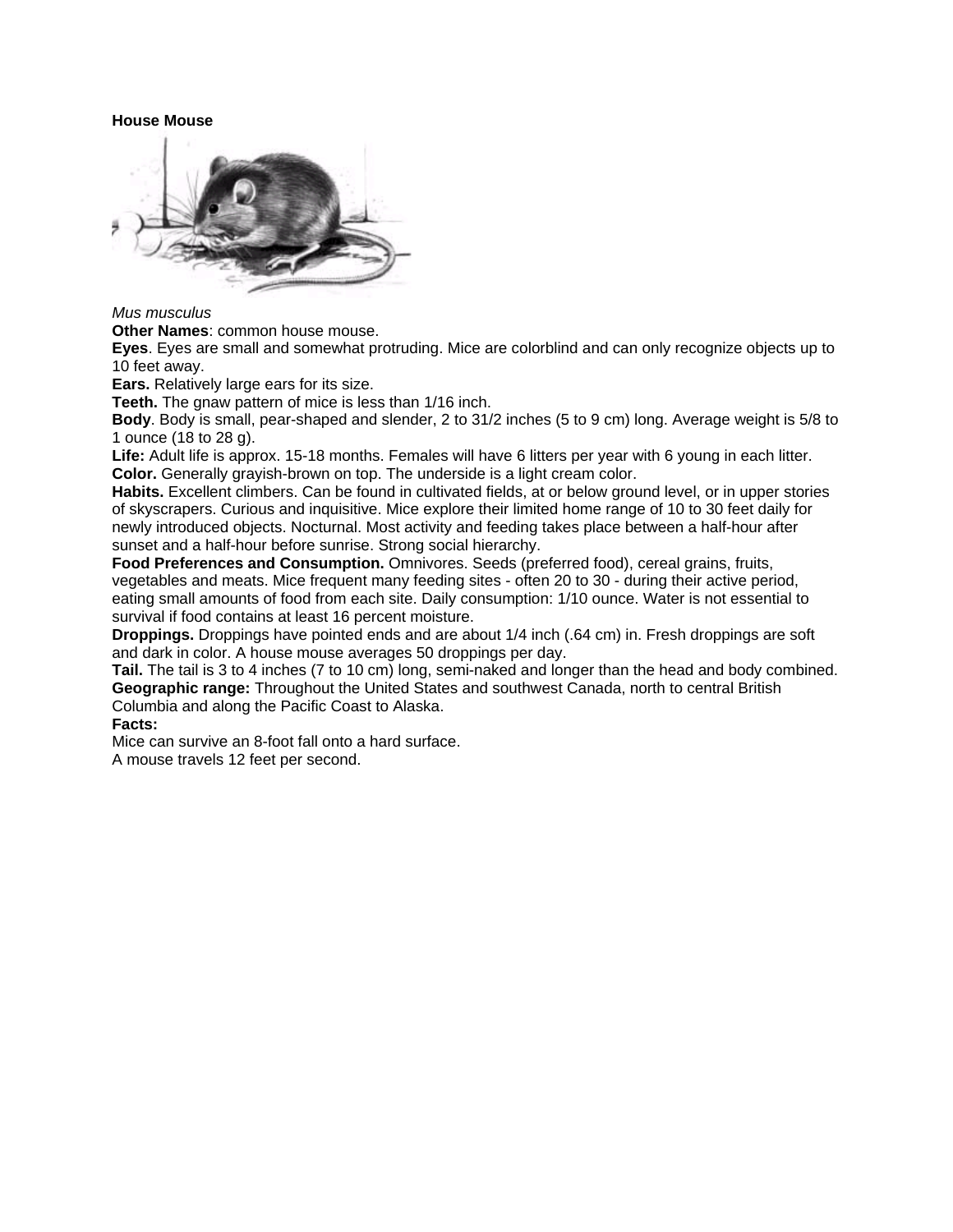

#### **Norway rat burrow beneath a pile of boards.**

From Hygnstrom, S. E., R. M. Timm, and G. E. Larson, eds. 1994. *Prevention and Control of Wildlife Damage.* Vol. 1. Lincoln: Univ. Neb. Coop. Ext.



#### **Key characteristics**

#### **of Norway and roof rats.**

From Bjornson, B. F., and C. V. Wright. 1960 (revised). *Control of Domestic Rats and Mice.* Center for Disease Control, USDHEW, Public Health Service Pub. 563.